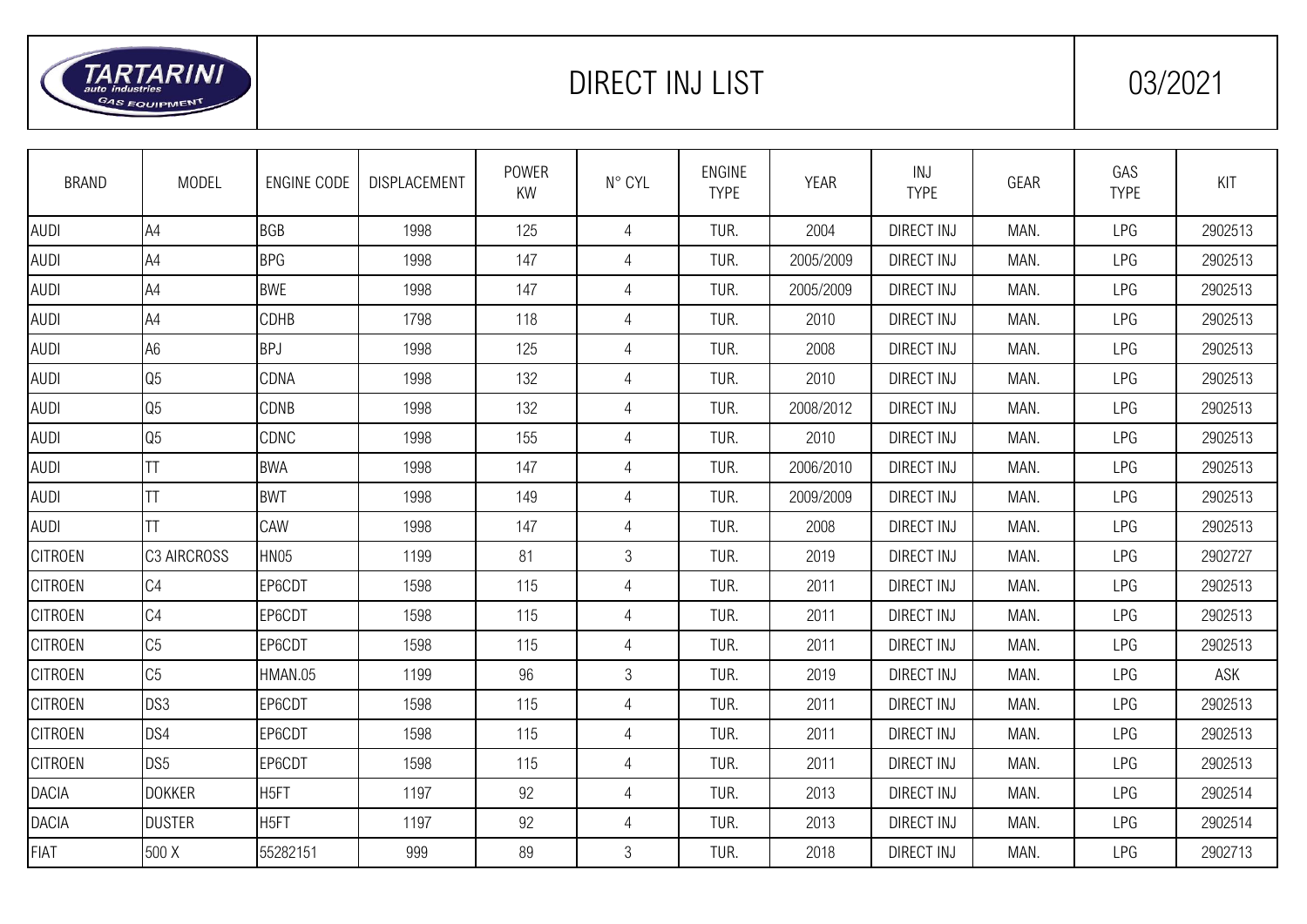| HYUNDAI         | $\overline{140}$ | G4NC               | 2000 | 130 | 4              | ASP. | 2012      | <b>DIRECT INJ</b> | MAN. | LPG | 2902512    |
|-----------------|------------------|--------------------|------|-----|----------------|------|-----------|-------------------|------|-----|------------|
| HYUNDAI         | 130              | G4FD               | 1591 | 99  | $\overline{4}$ | ASP. | 2013      | <b>DIRECT INJ</b> | MAN. | LPG | 2902512    |
| HYUNDAI         | 140              | G4FD               | 1591 | 99  | $\overline{4}$ | ASP. | 2013      | <b>DIRECT INJ</b> | MAN. | LPG | 2902512    |
| HYUNDAI         | IX 35            | G4FD               | 1591 | 99  | $\overline{4}$ | ASP. | 2011      | DIRECT INJ        | MAN. | LPG | 2902512    |
| HYUNDAI         | <b>TUCSON</b>    | G4FD               | 1591 | 99  | 4              | ASP. | 2015/2019 | <b>DIRECT INJ</b> | MAN. | LPG | 2902512    |
| <b>JEEP</b>     | RENEGADE         | 55282328           | 1332 | 111 | 4              | TUR. | 2019      | <b>DIRECT INJ</b> | MAN. | LPG | 2902737    |
| <b>JEEP</b>     | RENEGADE         | 55282328           | 1332 | 130 | $\overline{4}$ | TUR. | 2019      | DIRECT INJ        | MAN. | LPG | 2902737/HP |
| KIA             | CARENS           | G4FD               | 1591 | 99  | $\overline{4}$ | ASP. | 2015      | <b>DIRECT INJ</b> | MAN. | LPG | 2902512    |
| KIA             | CEE'D            | G4FD               | 1591 | 99  | $\overline{4}$ | ASP. | 2010      | DIRECT INJ        | MAN. | LPG | 2902512    |
| KIA             | CEE'D            | G4FD               | 1591 | 99  | $\overline{4}$ | ASP. | 2015      | DIRECT INJ        | MAN. | LPG | 2902512    |
| KIA             | SPORTAGE         | G4FD               | 1591 | 99  | 4              | ASP. | 2010/2016 | <b>DIRECT INJ</b> | MAN. | LPG | 2902512    |
| MAZDA           | CX <sub>7</sub>  | L <sub>3</sub>     | 2300 | 191 | 4              | TUR. | 2009      | <b>DIRECT INJ</b> | MAN. | LPG | 2902513    |
| MAZDA           | CX <sub>7</sub>  | L3                 | 2300 | 191 | $\overline{4}$ | TUR. | 2009      | <b>DIRECT INJ</b> | MAN. | LPG | 2902513    |
| MAZDA           | $CX-5$           | PE                 | 2000 | 88  | $\overline{4}$ | ASP. | 2015      | <b>DIRECT INJ</b> | MAN. | LPG | 2902582    |
| <b>MERCEDES</b> | <b>CITAN</b>     | H <sub>5F</sub> F4 | 1197 | 84  | $\overline{4}$ | TUR. | 2015      | DIRECT INJ        | MAN. | LPG | 2902514    |
| <b>MINI</b>     | <b>COOPER</b>    | N14B16A            | 1600 | 128 | 4              | TUR. | 2009      | <b>DIRECT INJ</b> | MAN. | LPG | 2902513    |
| MINI            | COUNTRYMAN       | N18B16A            | 1600 | 135 | $\overline{4}$ | TUR. | 2009      | <b>DIRECT INJ</b> | AUTO | LPG | 2902513    |
| PEUGEOT         | 208              | 5FV                | 1598 | 115 | $\overline{4}$ | TUR. | 2009      | <b>DIRECT INJ</b> | MAN. | LPG | 2902513    |
| PEUGEOT         | 308              | 5FV                | 1598 | 115 | $\overline{4}$ | TUR. | 2009/2015 | DIRECT INJ        | MAN. | LPG | 2902513    |
| PEUGEOT         | 308              | 5FX                | 1598 | 110 | $\overline{4}$ | TUR. | 2009      | <b>DIRECT INJ</b> | MAN. | LPG | 2902513    |
| PEUGEOT         | 508              | 5FV                | 1598 | 115 | $\overline{4}$ | TUR. | 2011/2015 | <b>DIRECT INJ</b> | MAN. | LPG | 2902513    |
| PEUGEOT         | 3008             | 5FV                | 1598 | 115 | 4              | TUR. | 2009/2015 | DIRECT INJ        | MAN. | LPG | 2902513    |
| PEUGEOT         | 5008             | 5FV                | 1598 | 115 | 4              | TUR. | 2010      | <b>DIRECT INJ</b> | MAN. | LPG | 2902513    |
| PEUGEOT         | <b>RCZ</b>       | 5FV                | 1598 | 115 | $\overline{4}$ | TUR. | 2009      | DIRECT INJ        | MAN. | LPG | 2902513    |
| RENAULT         | <b>CAPTUR</b>    | H <sub>5FT</sub>   | 1197 | 92  | $\overline{4}$ | TUR. | 2013      | DIRECT INJ        | MAN. | LPG | 2902514    |
| RENAULT         | KANGOO           | H <sub>5FT</sub>   | 1197 | 92  | $\overline{4}$ | TUR. | 2013      | DIRECT INJ        | MAN. | LPG | 2902514    |
| RENAULT         | MEGANE           | M5MT               | 1600 | 151 | $\overline{4}$ | TUR. | 2016      | <b>DIRECT INJ</b> | AUTO | LPG | 2902513    |
| <b>SEAT</b>     | <b>ALTEA</b>     | <b>BLR</b>         | 2000 | 110 | $\overline{4}$ | ASP. | 2004/2009 | DIRECT INJ        | MAN. | LPG | 2902512    |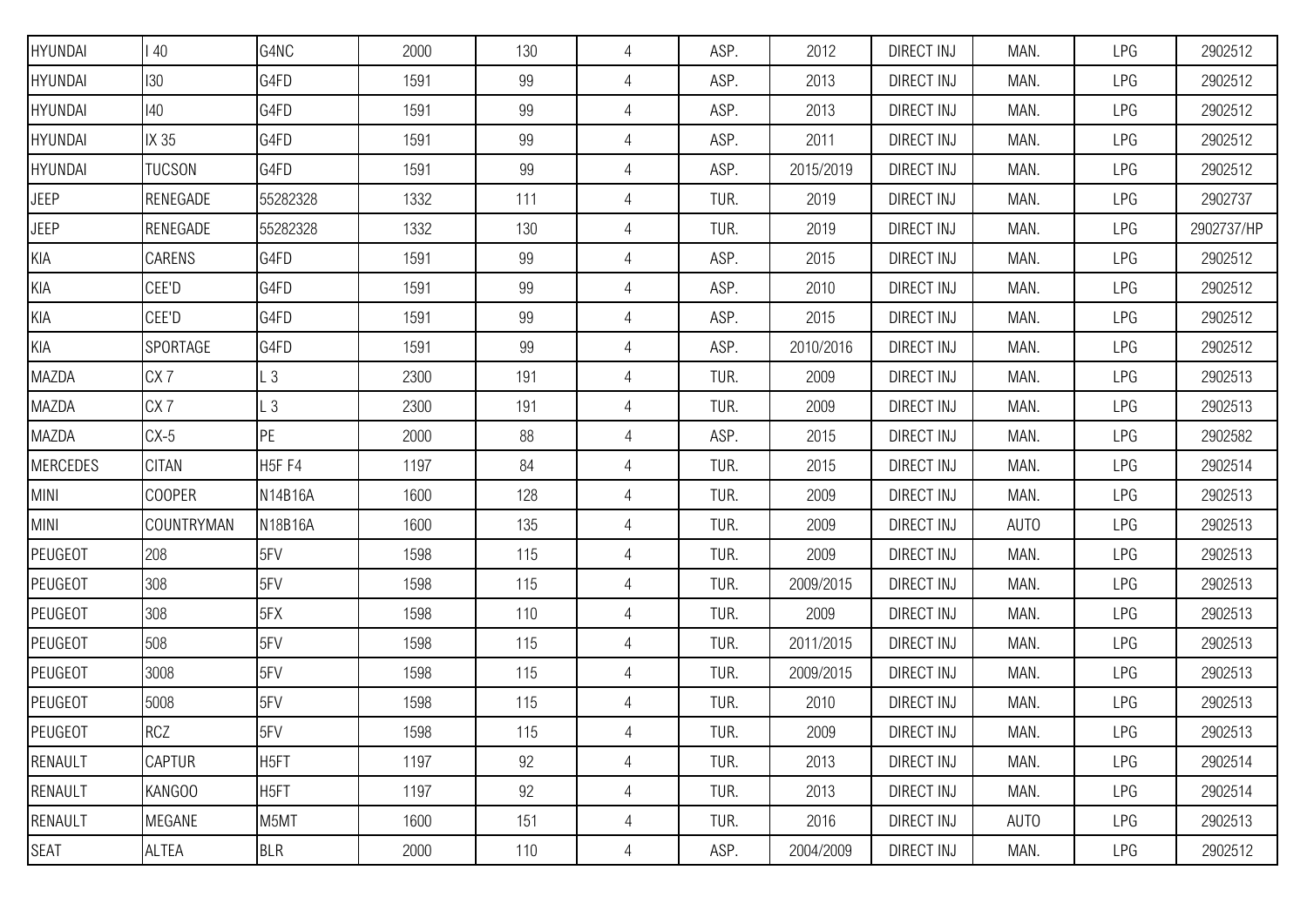| <b>SEAT</b>   | <b>ALTEA XL</b> | <b>BZB</b>  | 1800 | 118    | 4              | TUR. | 2006/2009 | <b>DIRECT INJ</b> | MAN.        | LPG | 2902513 |
|---------------|-----------------|-------------|------|--------|----------------|------|-----------|-------------------|-------------|-----|---------|
| SEAT          | <b>IBIZA</b>    | CBZB        | 1197 | 77     | $\overline{4}$ | TUR. | 2010/2015 | <b>DIRECT INJ</b> | MAN.        | LPG | 2902513 |
| <b>SEAT</b>   | LEON            | CDAA        | 1798 | 118    | $\overline{4}$ | TUR. | 2009/2013 | <b>DIRECT INJ</b> | MAN.        | LPG | 2902513 |
| <b>SEAT</b>   | LEON            | CZCA        | 1395 | 92     | 4              | TUR. | 2015/2019 | DIRECT INJ        | MAN.        | LPG | 2902534 |
| SKODA         | FABIA           | <b>CJZD</b> | 1200 | 81     | 4              | TUR. | 2015/2017 | DIRECT INJ        | MAN.        | LPG | 2902534 |
| SKODA         | <b>OCTAVIA</b>  | <b>BLR</b>  | 2000 | 110    | 4              | ASP. | 2004/2009 | <b>DIRECT INJ</b> | <b>AUTO</b> | LPG | 2902512 |
| SKODA         | <b>OCTAVIA</b>  | <b>BVX</b>  | 2000 | 110    | $\overline{4}$ | ASP. | 2005/2009 | <b>DIRECT INJ</b> | MAN.        | LPG | 2902512 |
| SKODA         | <b>OCTAVIA</b>  | <b>CHPA</b> | 1390 | 103    | $\overline{4}$ | TUR. | 2013/2015 | <b>DIRECT INJ</b> | MAN.        | LPG | 2902534 |
| SKODA         | <b>OCTAVIA</b>  | <b>CJZB</b> | 1197 | 77     | $\overline{4}$ | TUR. | 2013/2015 | <b>DIRECT INJ</b> | MAN.        | LPG | 2902534 |
| SKODA         | <b>RAPID</b>    | CBZB        | 1197 | 77     | 4              | TUR. | 2012/2015 | DIRECT INJ        | MAN.        | LPG | 2902513 |
| SKODA         | <b>RAPID</b>    | CBZB        | 1197 | 77     | 4              | TUR. | 2012/2015 | <b>DIRECT INJ</b> | MAN.        | LPG | 2902513 |
| SKODA         | <b>ROOMSTER</b> | CBZB        | 1197 | 77     | 4              | TUR. | 2012      | DIRECT INJ        | MAN.        | LPG | 2902513 |
| SKODA         | <b>ROOMSTER</b> | CBZB        | 1197 | 77     | $\overline{4}$ | TUR. | 2012      | <b>DIRECT INJ</b> | MAN.        | LPG | 2902513 |
| SKODA         | <b>SUPERB</b>   | CDAA        | 1798 | 118    | 4              | TUR. | 2008/2015 | DIRECT INJ        | MAN.        | LPG | 2902513 |
| <b>TOYOTA</b> | <b>AURIS</b>    | 8NR-FTS     | 1200 | 85     | 4              | TUR. | 2017      | DIRECT INJ        | <b>AUTO</b> | LPG | 2902636 |
| VOLKSWAGEN    | CADDY           | <b>CZCB</b> | 1395 | 92     | 4              | TUR. | 2015/2019 | <b>DIRECT INJ</b> | MAN.        | LPG | 2902534 |
| VOLKSWAGEN    | GOLF            | <b>AXX</b>  | 1998 | 147    | 4              | TUR. | 2005/2009 | <b>DIRECT INJ</b> | MAN.        | LPG | 2902513 |
| VOLKSWAGEN    | GOLF            | <b>BLF</b>  | 1598 | 85     | 4              | ASP. | 2005/2009 | <b>DIRECT INJ</b> | MAN.        | LPG | 2902512 |
| VOLKSWAGEN    | GOLF            | <b>BMY</b>  | 1400 | 103    | $\overline{4}$ | TUR. | 2006/2008 | <b>DIRECT INJ</b> | MAN.        | LPG | 2902513 |
| VOLKSWAGEN    | GOLF            | <b>BPY</b>  | 2000 | 147    | $\overline{4}$ | TUR. | 2005      | <b>DIRECT INJ</b> | MAN.        | LPG | 2902513 |
| VOLKSWAGEN    | GOLF            | <b>BWA</b>  | 2000 | 147    | 4              | TUR. | 2006/2010 | <b>DIRECT INJ</b> | MAN.        | LPG | 2902513 |
| VOLKSWAGEN    | GOLF            | CAVD        | 1390 | 118    | 4              | TUR. | 2010      | DIRECT INJ        | MAN.        | LPG | 2902513 |
| VOLKSWAGEN    | GOLF            | CAXA        | 1390 | $90\,$ | 4              | TUR. | 2007/2015 | <b>DIRECT INJ</b> | MAN.        | LPG | 2902513 |
| VOLKSWAGEN    | GOLF            | CAXC        | 1390 | 92     | $\overline{4}$ | TUR. | 2008/2015 | DIRECT INJ        | MAN.        | LPG | 2902513 |
| VOLKSWAGEN    | <b>GOLF</b>     | CCZB        | 2000 | 155    | $\overline{4}$ | TUR. | 2009/2015 | DIRECT INJ        | MAN.        | LPG | 2902513 |
| VOLKSWAGEN    | GOLF            | <b>CHPA</b> | 1400 | 103    | $\overline{4}$ | TUR. | 2012/2015 | <b>DIRECT INJ</b> | MAN.        | LPG | 2902534 |
| VOLKSWAGEN    | <b>GOLF</b>     | <b>CXSA</b> | 1400 | 90     | 4              | TUR. | 2013/2015 | DIRECT INJ        | MAN.        | LPG | 2902534 |
| VOLKSWAGEN    | <b>GOLF</b>     | <b>CXSA</b> | 1400 | 90     | 4              | TUR. | 2013/2015 | <b>DIRECT INJ</b> | MAN.        | LPG | 2902534 |